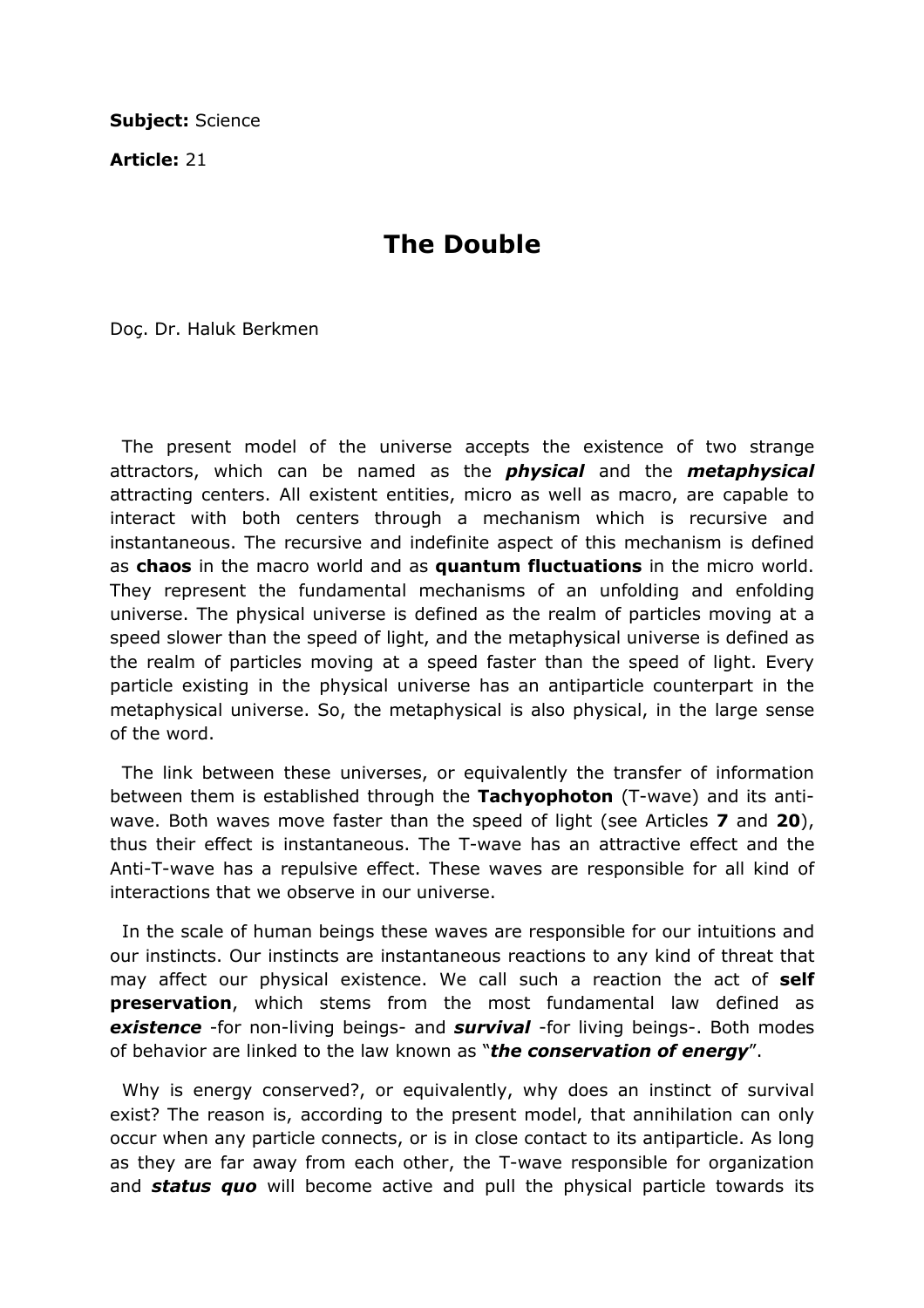original state, preventing the pair-annihilation taking effect. Thus, any instinctive reaction is a pull towards order (the original state) and a prevention of disorder. This is why an electron which receives external energy sends back that energy in the form of light and returns to its original orbital. This is why we jump involuntarily and flee when we meet a predator.

 For living beings death occurs when a certain threshold is trespassed and when the critical point of no return is reached. At that critical point the living organism is in close proximity to the state of absolute stillness. The graph below tells us that when movement stops the kinetic energy becomes almost zero but the potential energy increases rapidly (blue object). Its double, or anti-object (shown in red) reaches speeds that are much higher than the speed of light. Thus, at the moment of death the antimatter is in a state of high kinetic energy and high potential energy. In such a highly excited state the anti-object has tremendous possibilities at its disposal. It can tunnel to our universe or it can freely and instantaneously move to whichever location it wants, but pair annihilation does not occur.



 This is why all mystic traditions claim that the soul does not die. According to the present model the soul dwells in the realm of the metaphysical, which is the universe where entities move at speeds exceeding the speed of light.

A similar theory has been claimed by the French physicist J.P Garnier-Malet. He states his opinion on the double as follows:

## Imagine having a double in a different time and space. What if you were two, unaware of each other's existence, yet sharing the common goal of a better life?

 These words are perfectly in accordance with the present model of the universe. It seems that we reached the same conclusions with Garnier-Malet following each one of us separate considerations. A small comment